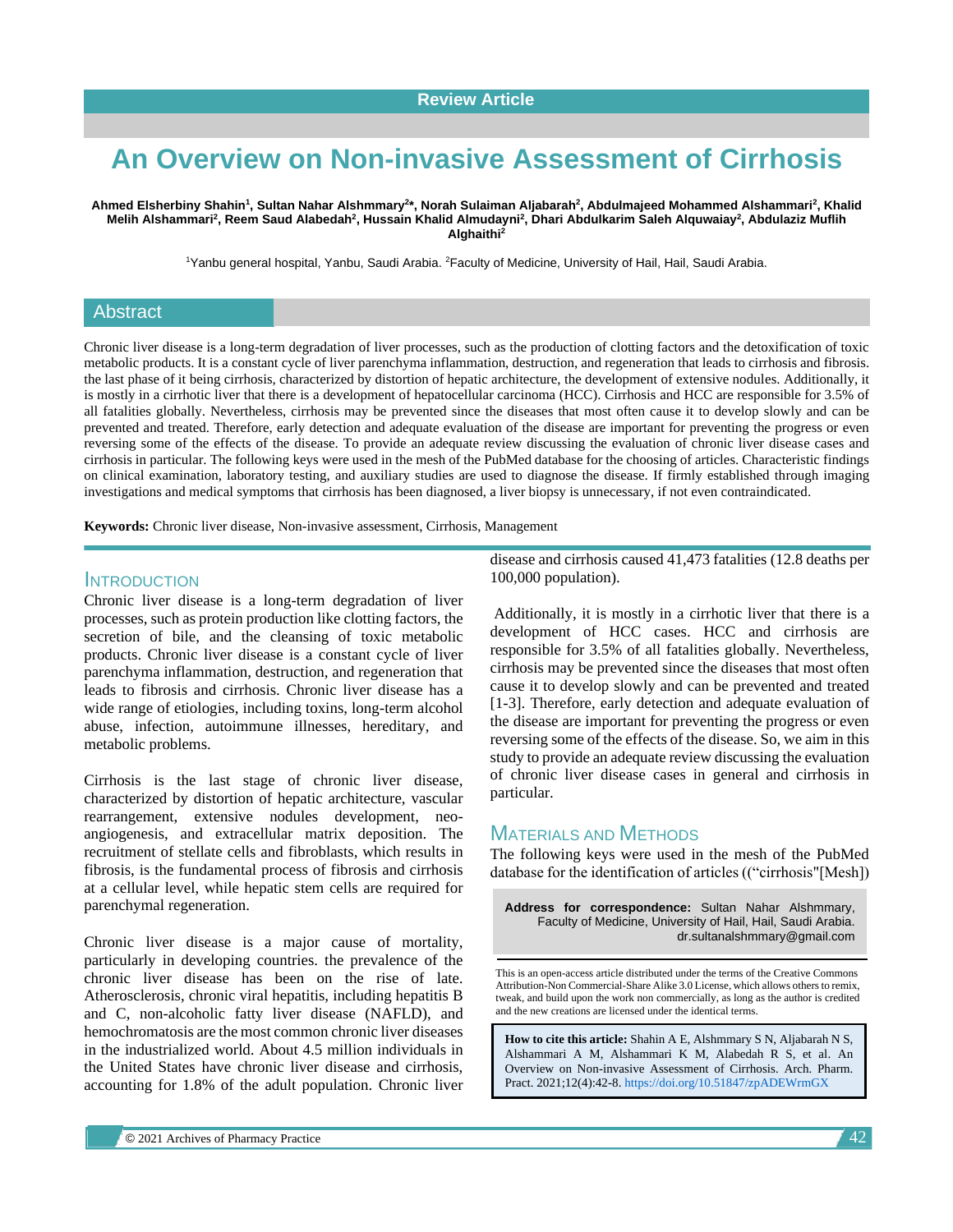AND ("evaluation"[Mesh]) OR ("chronic liver disease"[Mesh])).

Concerning the inclusion criteria, the articles were chosen because they covered the following topics: cirrhosis, noninvasive evaluation.

All other articles not having one of these topics as their chief endpoint were excluded.

## RESULTS AND DISCUSSION *Cirrhosis Pathogenesis*

Encapsulation or replacement of damaged tissue by a collagenous scar is referred to as fibrosis. The normal wound healing response is sustained in liver fibrosis, resulting in a pathological perpetuation of fibrogenesis (production and deposition of connective tissues). The advancement of Fibrosis is relative with a dependence on environmental and host variables as well as the etiology of the liver disease [2- 4].

Cirrhosis is a more aggressive form of liver fibrosis that is accompanied by hepatic vascular disruption. The portal and arterial blood supplies are shunted straight into the central veins (hepatic outflow), impairing the interchange amid hepatic sinusoids and the surrounding liver parenchyma, i.e., hepatocytes. Fenestrated endothelia line the hepatic sinusoids, which are supported by a layer of the Disse space which is porous connective tissue containing hepatic stellate cells and some mononuclear cells. Hepatocytes line the other side of the Disse space, performing the majority of known liver activities. Through the process of capillarization, there is a combination of Disse space with scar tissue in the cirrhotic liver, whereby there is a loss of endothelial fenestrations [2].

Cirrhosis is defined histologically by vascularized fibrotic septa that connect portal tracts and to central veins, making up a hepatocyte island that is surrounded by fibrotic septa while lacking a central vein. Cirrhosis has three primary physiological effects: diminished hepatocyte function, increased intrahepatic resistance (portal hypertension), and HCC development. Cirrhosis-related circulatory abnormalities (splanchnic vasodilation, vasoconstriction and hypoperfusion of the kidneys, salt and water retention, and raised cardiac output) are closely connected to hepatic vascular changes and the consequent portal hypertension. vascular deformation and its cause, cirrhosis had long been thought to be permanent, however new evidence suggests that cirrhosis can be regressed or even reversed [5, 6].

The most common causes of chronic liver disease in the Western world are alcohol addiction and to a lesser degree, viral hepatitis [7]. When compared to these primary etiological variables, other causes such as chronic cholestasis, venous outflow obstruction, metabolic disorders such as hemochromatosis or Wilson's disease, drug-induced abnormalities, or autoimmune illnesses are rare. Portal hypertension, ascites, variceal hemorrhage, hepatic encephalopathy, disrupted glucose metabolism, and vitamin and trace element deficiencies are all common consequences of chronic liver diseases, regardless of their etiology. Hepatocellular damage, followed by hepatocyte degeneration or necrosis, is central to the pathophysiology of cirrhosis or fibrosis. In most cases, harm is the result of a complicated process rather than a single toxic principle. This process involves both parenchymal and nonparenchymal cells in the liver. Hepatocyte necrosis causes Kupffer cells to activate and macrophages to migrate. Chemotaxis attracts neutrophils, which causes hepatocyte injury. Cytokines like interleukin-I also recruit and activate T lymphocytes (fL-I). ITO or fat storage cells, which are converted into myofibroblasts, also attract and partially activate fibroblasts. These cells are in charge of increasing collagen and other extracellular matrix component production [2].

Furthermore, in the mammalian body, ITO cells are the primary physiological location for retinol storage. Only 1 to 2% of the connective tissue is in a normal liver. Cirrhosis patients have a total quantity of extracellular matrix proteins that reaches a maximum of around 50% of total proteins. In addition, the kinds of proteins are altered. Collagen types IV and VI, in particular, are considerably elevated [7].

### *Cirrhosis Burden*

The 11<sup>th</sup> and 16<sup>th</sup> most prevalent reasons for death are Cirrhosis and liver cancer killing 1.16 million people 788,000 people worldwide each year, respectively [8]. They are responsible for 3.5% of all fatalities globally. Liver-related fatalities with cirrhosis and liver cancer ranked 13th and 20th respectively accounted for 3% of all deaths, among the major causes of death. This is considered an increase from 2000. When acute hepatitis (145,000 fatalities) and alcohol-use disorders are included, the burden is likely to be greater (129,000). According to these figures, liver disease is responsible for roughly 2 million deaths globally. Latin America and the Caribbean, as well as the Middle East and North Africa, had the highest proportion of regional fatalities due to liver disease, whereas South Asia and East Asia, and the Pacific had the highest absolute number of deaths. Cirrhosis mortality rates in Egypt, Moldova, and Mongolia are among the highest worldwide.

India contributes to one-fifth of all cirrhosis-related mortalities worldwide with its populace load, while China accounts for 11%. The death rate is rising in Central Asian nations and the Russian Federation. Mortality is rising in the United Kingdom, but falling in France and Italy. Cirrhosis affects more males than females worldwide, although the ratio is about equal in Moldova and Russia [9].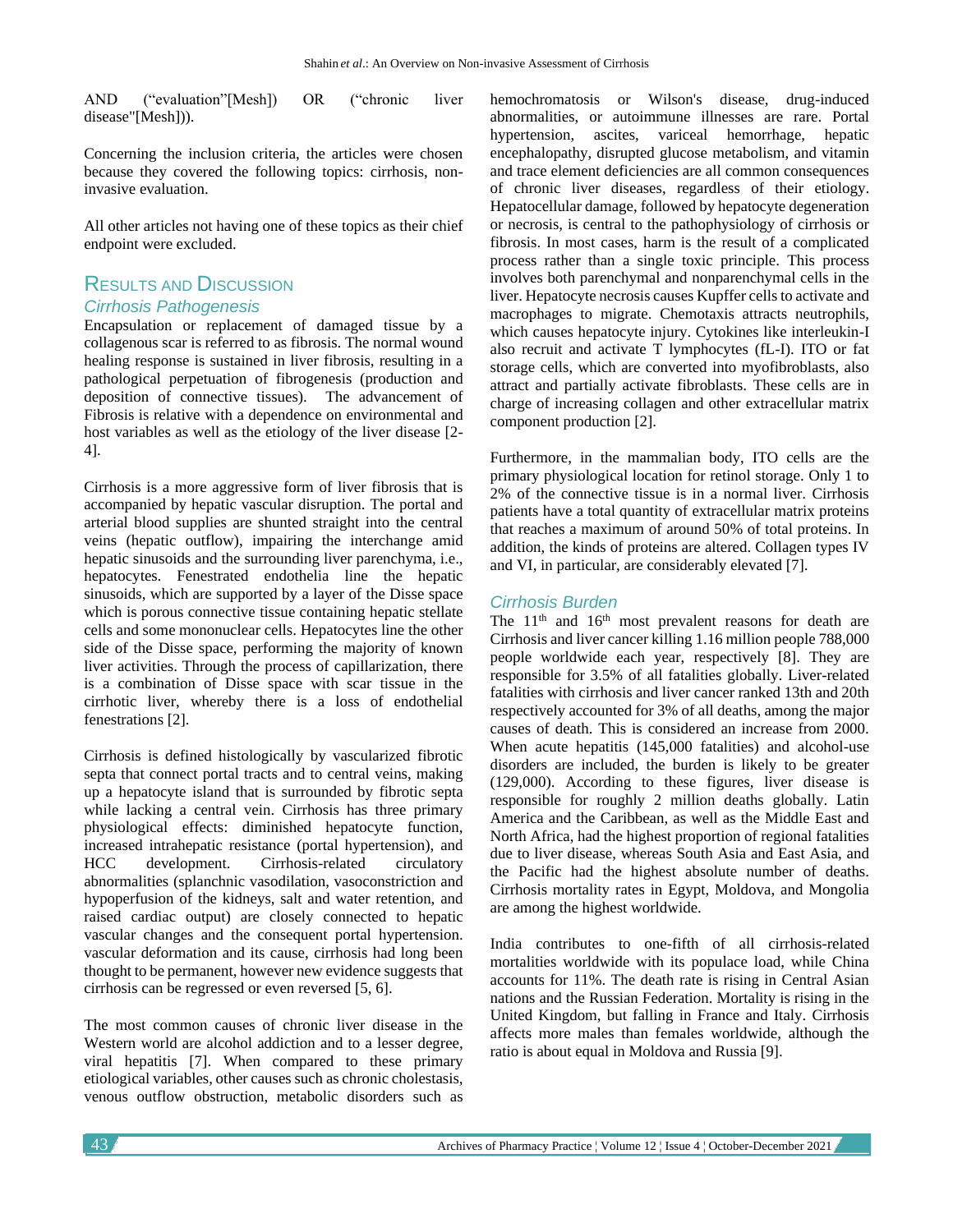Cirrhosis has a variety of reasons: Alcohol and non-alcoholic fatty liver disease have surpassed viral hepatitis in the industrialized and western nations as the leading reasons, but hepatitis B remains a major cause in China and other Asian countries [10]. Cirrhosis is caused by viral hepatitis B and C in 99% in Mongolia, and 20% of patients have hepatitis B and C coinfection [11]. Chronic liver disease and cirrhosis are the 12th and 4th major causes of mortality in the United States, respectively, among individuals aged 45–64 years [8].

#### *Morbidity*

Patients with chronic liver disease have a significant economic burden and bad quality of life indicators, in addition to an increased chance of mortality [12]. Cirrhosis is regularly among the top 20 disability-adjusted life years and years of life lost in global and regional estimates of causes of chronic liver disease-related issues. South-East Asia took the largest burden of the load [8]. Extrahepatic morbidities are common in people with liver disorders, and they contribute considerably to death and poor living standards. In the United States, individuals with chronic liver disease have a higher joblessness ratio (55% vs. 30%), with their disability-related unemployment rates being higher (30.5% vs. 6.6%), and spend more money on health care (\$19,390 vs. \$5,567) than those without the condition [12].

Patients with chronic liver illness have a higher utilization for inpatient healthcare growing in the previous twenty years; the chronic liver disease had the greatest inpatient mortality among gastrointestinal-related hospitalizations [13]. These figures are frightening, but they also point to the significant potential to enhance public health, as the majority of liver illnesses are avoidable. The sections that follow break down the worldwide burden by type of liver disease [8].

The final phase of a variety of chronic liver disorders that have slow progressed is cirrhosis. Cirrhosis, on the other hand, maybe prevented since the diseases that most often because it develops slowly and can be prevented and treated [14]. Furthermore, cirrhosis prevention is also HCC prevention this is because most cases of HCC develop in a cirrhotic liver. The possibility of HCC is determined by the preexisting illness: it is low when it is autoimmune hepatitis (2.9% in ten years), however, it is high (19.8% in 13 years) when the viral load of hepatitis B is the underlying illness is more than 107 copies/mL [15, 16].

Apart from chronic viral hepatitis, fatty liver disease caused by other prevalent preexisting illnesses (diabetes, obesity, or alcohol misuse) frequently develops into cirrhosis, necessitating expert medical therapy as well as constant monitoring by the primary care physician [14].

#### *General Liver Cirrhosis Evaluation*

Fibrous septa between the portal fields define cirrhosis, which appears in micro-and macronodular forms.

Characteristic findings on clinical examination, laboratory testing, and auxiliary studies are used to diagnose the disease. Cirrhosis is characterized by a hard liver on palpation, cutaneous indications of liver disease, and specific risk factors, such as metabolic syndrome, excessive liquor intake, hepatotoxic chemical introduction, and/or hepatotoxic medicine usage [2, 17].

Irregularity of the hepatic surface, inhomogeneity of the hepatic tissue, or expansion of the caudate lobe is all early indications of cirrhosis on Ultrasonography. Splenomegaly is caused by portal hypertension. Thrombocytopenia is seen in advanced liver disease approaching the stage of cirrhosis, as well as impaired hepatic biosynthesis (as evidenced by low concentrations of albumin and cholinesterase and an increase in the international normalized ratio (INR)). In addition, a handicap of the liver's cleansing purpose is seen too by elevated bilirubin concentration. Transaminase levels are usually within normal limits or very slightly increased. However, there is no well-defined laboratory test threshold value that can be used to decide whether cirrhosis screening should be done.

Upper abdomen ultrasonography and gastroscopy are examples of ancillary investigations. When cirrhosis is first identified or suspected, an esophagogastroduodenoscopy should be conducted to see if there are any esophageal varices and to determine the risk of them bleeding [2, 17].

If cirrhosis diagnosis has been firmly settled through imaging investigations and medical symptoms, a liver biopsy is unnecessary, if not even contraindicated (e.g., an indication of decompensation, with ascites and damaged hepatic biosynthesis). If the cause of liver illness is unknown or the stage of the disease cannot be established from the results of the tests listed above, a liver biopsy is recommended. Transcutaneous liver biopsy is recommended in patients with suspected cirrhosis if the clinical symptoms raise uncertainty about the diagnosis or if the biopsy is likely to reveal information regarding the etiology of cirrhosis that may influence treatment options. It is important to remember that after the liver illness has progressed to the point of cirrhosis, determining the original underlying etiology histologically might be difficult or impossible [18, 19].

For the noninvasive techniques, multiple techniques based on ultrasound and laboratory methods have been newly developed. When the sole issue to be answered is the stage of fibrosis, these noninvasive techniques can frequently eliminate the necessity for a liver biopsy; nevertheless, the information they give must always be weighed against the clinical results [19, 20]. Techniques based on laboratory assessment of the degree of hepatic fibrosis may be split into the ones that rely on specific laboratory values linked to fibrosis such as hyaluronic acid content, or ones relying on standard functionality tests of the liver [21].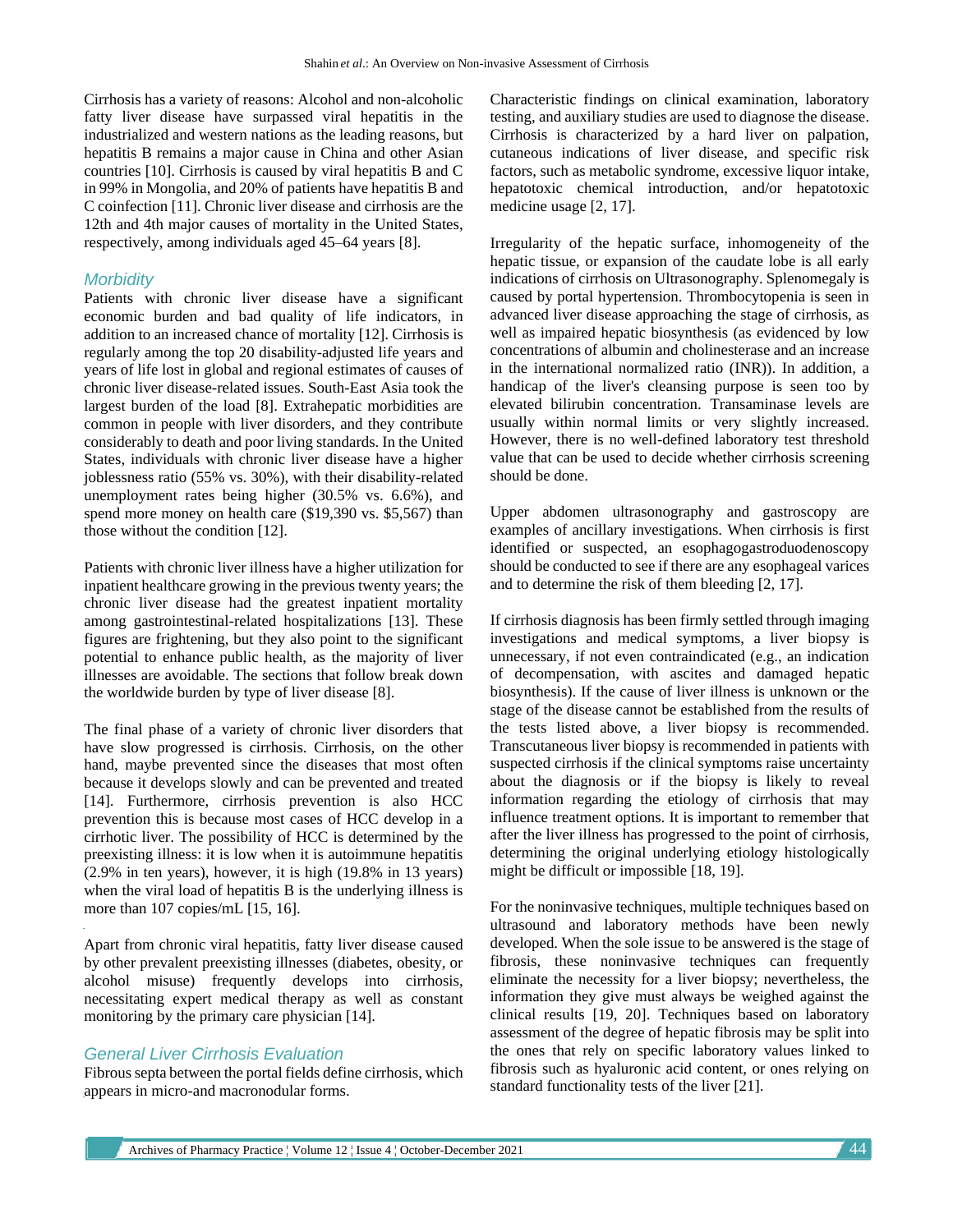The AST-to-platelet ratio index (APRI) is a simple screening measure for advanced fibrosis and cirrhosis that is computed as the quotient of the AST (GOT) and the number of platelets. Ultrasonography is used to diagnose cirrhosis because there is a direct relationship between the level of fibrosis and the degree of liver stiffness assessed by ultrasonography. The acoustic radiation force impulse (ARFI) technique and transient elastography are now well-established techniques for fibrosis staging in a variety of liver disorders. These two procedures can also be combined or done on two separate appointments [19, 20].

Longitudinal monitoring of the development and reversal of fibrosis in individuals with chronic liver disease is possible thanks to techniques for measuring liver stiffness and laboratory markers of hepatic fibrosis. Although in more than 90% of cases ultrasonography rules cirrhosis' presence, it is not 100% accurate because of occasional erroneous readings and false-positive results. Values that do not pass the required limitations for ruling advanced fibrosis or the presence of cirrhosis may be difficult to understand; in such cases, the time-based history of the variable in issue is its medically important aspect. It is worth noting that diagnostic thresholds differ based on the underlying cause of liver illness [14, 22].

#### *Imaging*

Ultrasonography, computed tomography (CT), and magnetic resonance imaging (MRI) are not always sensitive enough for cirrhosis identification. Histology is still used to make the definitive diagnosis. However, when an evident source is apparent and an indication is captured that an inhomogeneous hepatic texture or surface, enlarged caudate lobe, rarefied hepatic central vein, splenomegaly, or collateral veins, their specificity is high [23]. Other etiologies must be ruled out, such as portal vein thrombosis, parasite infections, or hematological malignancies, and normal radiographic results do not rule out compensated cirrhosis. The primary function of radiography is to identify and quantify cirrhosis consequences such as ascites, HCC, and hepatic or portal vein thrombosis [2].

Their presence following antecubital injection is inversely proportional to the degree of fibrosis. Ultrasonography is the initial imaging modality used to rule out HCC, however its sensitivity and specificity in detecting HCC are lower than MRI or CT, therefore verification of the nodular lesions ought to be done using helical CT and/or MRI. Even in the absence of ultrasonographic lesions, these more stringent methods are required when there is a heightened degree of doubt, such as in patients with alpha-fetoprotein levels above 200 g/L or during a pretransplant assessment. Identification HCC is done by allowing for sensitive visualization of abnormal vessels through Harmonic imaging, Contrast ultrasonography, and power Doppler, although they are not widely accessible yet [24].

When HCC or vascular lesions are suspected, regular CT and MRI are not effective in determining the severity of cirrhosis, but helical CT and MRI with contrast are the modalities of choice. In a study, MRI outperformed helical CT in detecting tiny HCCs with a diameter of 1-2 cm [25]. In hemochromatosis and liver steatosis, MRI has also been proven to help detect hepatic iron and fat levels [26].

Elasticity measurement (Fibroscan) is a potential technology that uses an intercostally positioned transmitter to detect the velocity of an elastic wave. Pulse ultrasonography detects shear wave velocity, which is related to liver stiffness, or fibrosis. Morbid obesity, ascites, and narrow intercostal gaps restrict the investigation. Histological cirrhosis was distinguished from milder phases of fibrosis in a study of 327 individuals with a receiver operating characteristics curve of 97% with hepatitis C, thought of as an optimal diagnostic method. Elasticity scans with a sampling scale of 1/500 of the liver, are a valuable non-intrusive diagnostic for detecting or ruling out cirrhosis [2, 27].

An important role in the diagnosis and management of chronic liver disorders is played by ultrasound, since it may provide diagnostic and prognostic information as well as detect complications such as HCC and portal hypertension. While conventional ultrasonography is useful for assessing the liver parenchyma and detecting liver abnormalities, a variety of additional Ultrasound methods have been developed to expand its use. The performance capabilities and availability of non-invasive techniques of measurements in chronic liver disease are rapidly evolving [28].

Laboratory testing and imaging examinations are examples of this. Elastography has attracted a lot of attention recently because of its capacity to offer noninvasive data on the liver fibrosis state. The reviews' goal being summarize the present state of Ultrasound methods and to offer some insight into their present and possible later utility, with a particular focus on one of the most widely used techniques, elastography.

Hepatic fibrosis is a complication of chronic liver damage leading to cirrhosis and final phase liver disease. While hepatitis B and C virus infection and alcohol remain the primary causes of liver disease globally, the rising occurrence of metabolic syndrome and obesity has upshot an increase in the occurrence of cirrhosis due to NAFLD [29]. NAFLD prevalence is greater than previously thought [30]. If obesity and diabetes rates continue to grow at their present rates, NAFLD prevalence in the United States is predicted to approach 50% in 2030, reaching epidemic proportions [31].

Non-alcoholic steatohepatitis is a progressive and extreme type of NAFLD that is now recognized as a significant source of cirrhosis. With new therapies for hepatic fibrosis and NAFLD on the horizon, there is a rising need for precise diagnosis, prognosis, and disease nursing. The gold standard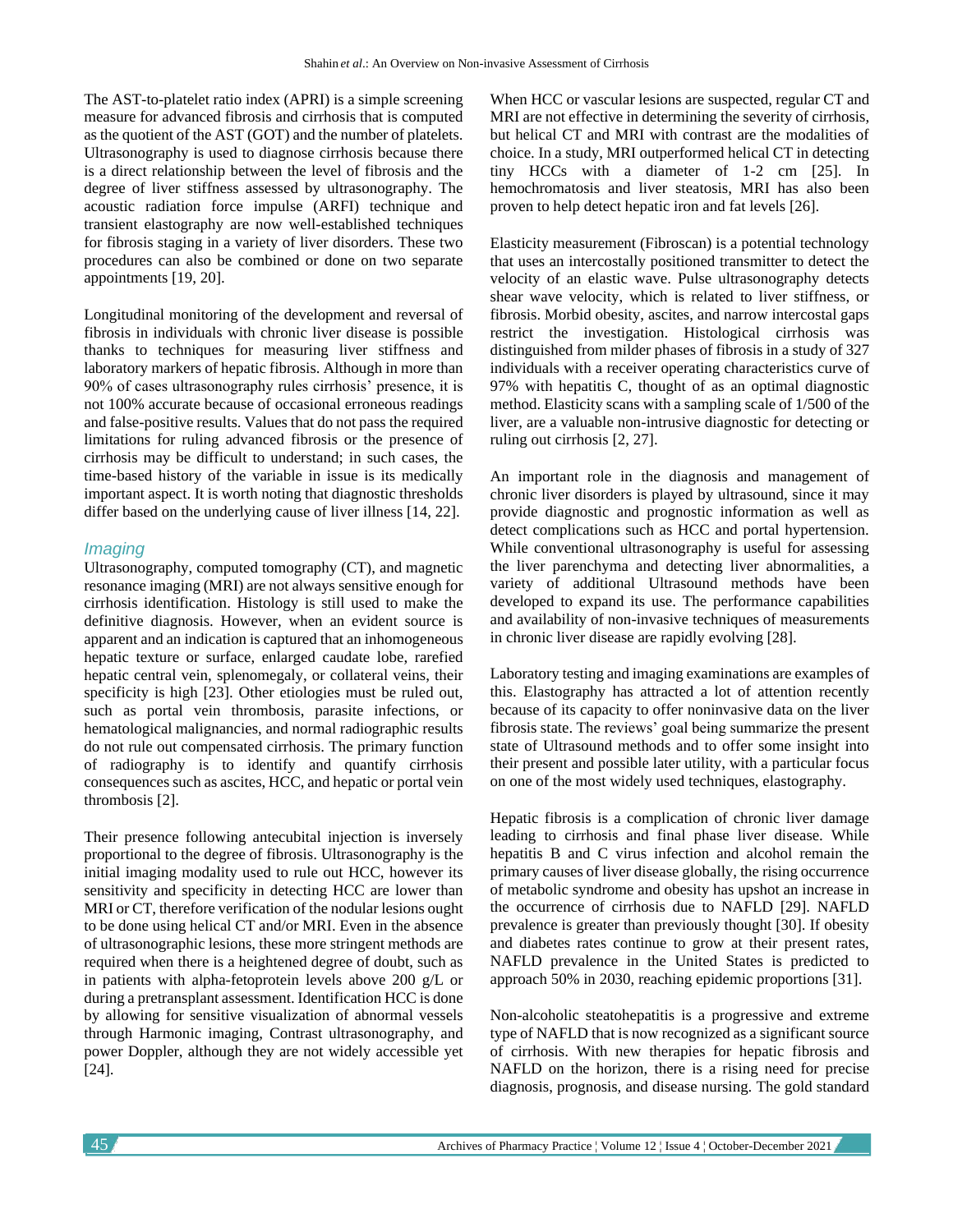in fibrosis evaluation has always been liver biopsy [32-34]. There are some drawbacks to liver biopsy. It has a complication rate of about 1% as being an invasive test [35].

In individuals with widespread parenchymal liver disorders, liver biopsy has been demonstrated to have a significant risk of sampling mistakes. Although a normal core biopsy specimen comprises just 1/50,000 of the liver's volume, fibrosis is spread unevenly across the organ. Samples collected from the right and left hepatic lobes, for example, varied in histological staging and grading in a group of 124 hepatitis c virus patients. Cirrhosis was underdiagnosed in 14.5% of patients as a result of sampling error.

The texture of the liver parenchyma is a subjective feature with a limited sensitivity for detecting cirrhosis. Routine Ultrasound is not a reliable predictor of early or severe fibrosis in chronic viral hepatitis, according to new retrospective research on the exactness of normal Ultrasound in the phase detection of fibrosis.

However, a study of 103 individuals with chronic liver illness found a statistically significant association between liver parenchymal texture (classified as fine echotexture, slightly coarse, coarse, and very coarse) and the fibrosis degree [36]. When additional characteristics (liver surface nodularity and liver edge) were included, an association to the increase in the degree of fibrosis. When compared to echotexture, liver surface nodularity has a higher sensitivity and specificity for detecting cirrhosis, with a sensitivity and specificity of 88% [37].

Ascites must be present in order to establish a fluid-tissue contact for optimum assessment. Cirrhosis is typically more advanced and less of a diagnostic problem once ascites are evident. When ascites are absent, an alternative strategy is to employ the hepatic vein lumen as an internal fluid-tissue interface. The morphology of the hepatic veins would be changed if internal nodularity in cirrhosis caused architectural deformation. The following characteristics were examined in potential initial research involving 50 patients without liver disease and 38 patients with cirrhosis: straightness of the hepatic vein, uniformity hepatic vein echogenicity uniformity, and a 1-cm segment of hepatic vein visibility.

Using real-time compound imaging (RTCI) with a 5–2 MHz transducer, the straightness of the hepatic vein was divided into three groups (somewhat wavy, straight, and extremely wavy) and respectively produced the greatest precision and specificity of 97% and 91%. The second beneficial characteristic was uniformity of hepatic vein wall echogenicity, which respectively had a precision and specificity of 88% and 86%. similar to previous research on superficial surface nodularity. When all three characteristics were combined, RTCI had a specificity of 98% for cirrhosis, but a sensitivity of 65%. The analysis of the morphology of the hepatic vein was shown to be a good predictor of cirrhosis in this pilot research, with little inter-and intra-observer error. The three hepatic vein morphological features may be easily assessed in clinical practice, however more thorough clinicopathological association and greater patient numbers are necessary for confirmation [38].

It is evident that absolute portal vein diameter varies much too much to be utilized in the diagnosis of portal venous hypertension. Furthermore, we have found that ultrasonography access and adherence to breathing instructions are frequently insufficient to achieve accurate and repeatable measures of portal vein diameter change [28].

Hepatic fibrosis, nodular distortion of hepatic architecture, and perfusion anomalies are all common pathologic characteristics of cirrhosis [39]. Bridging bands or focal confluent fibrosis are fibrotic alterations that show as bridging bands or focal confluent fibrosis. Bridging bands often vary in thickness and, due to delayed contrast enhancement, may resemble a tumor capsule. On unenhanced and venous phase CT, focal confluent fibrosis is characterized as a hypoattenuating region that is wedge-shaped on the periphery. Enhancement of the lesion may occur during the delayed phase [40].

The presence of overlying capsular retraction and loss of volume in regions of localized confluent fibrosis is a key characteristic that distinguishes this entity from malignant diseases [41, 42]. The stage of cirrhosis affects the morphology of the liver. Hepatomegaly affects more than 60% of individuals with early cirrhosis. broadening of the porta hepatis, amplification of the interlobar fissure, and extension of the pericholecystic space are further early observable morphologic alterations of the liver [43].

In severe stages of cirrhosis, the liver shrinks, especially in cases of alcohol-induced cirrhosis. The left lobe's medial segment (IV) decreases, while the lateral segments (II, III) hypertrophy, giving it a "tongue-like" appearance. Cirrhosis is traditionally linked with a nodular contour and heterogeneity of the liver as a result of these alterations [39].

Hepatic steatosis is a nonspecific, reversible hepatocyte reaction to chronic damage that is often found in cirrhosis caused by alcohol. The most frequent pattern is a diffuse homogeneous fatty infiltration encompassing the whole liver. On unenhanced CT, the splenic parenchyma is at least 10 Hounsfield Units (HU) higher than the normal liver attenuation when hepatosteatosis occurs. To distinguish this anomaly from hepatic malignancies, normal course vascular structures in regions of fatty infiltration must be identified [39].

Cirrhosis is also characterized by developing hepatic nodular lesions. Names and definitions have been brought forward by an international working group for nodular lesions in cirrhotic individuals in an attempt to standardize nomenclature.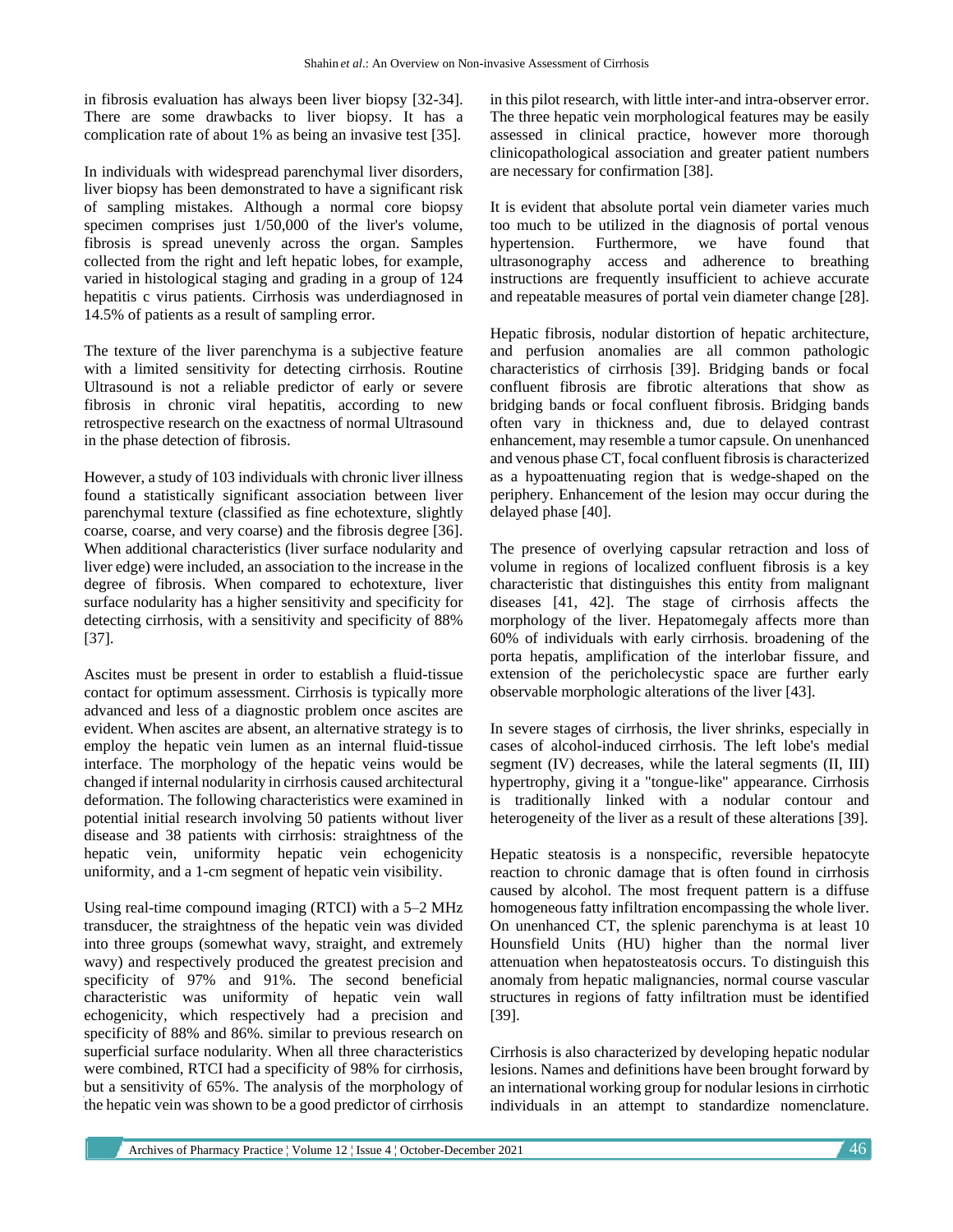Regenerative nodules, dysplastic nodules, and HCC are the three types.

As a result of necrosis and altered circulation, a region of the liver parenchyma may become inflamed in a well-defined region to form a regenerative nodule. The nodular regeneration can be categorized as micronodular (less than 3 mm in diameter) or macronodular (greater than 3 mm in diameter) based on gross morphologic characteristics. A noncontrast CT seldom shows a regenerative nodule unless it includes iron. On a non-contrast CT, if there is iron deposition (siderotic nodule), the nodule looks hyperdense in comparison to the surrounding liver. Even though micronodular alterations are present in all cirrhotic livers, micronodular changes are seldom seen on CT. Regenerative nodules are indistinguishable from the hepatic backdrop because they are isodense to the residual parenchyma in the venous phase and inert in the major phase. The accuracy of a non-contrast CT scan in identifying a regenerative nodule is about 25%. The most typical morphologic appearance found in cirrhotic individuals is a mix of micro-and macronodular regeneration [44].

Because of its capacity to consistently display HCC, MRI is commonly employed in the detection of tumor development. Ultrasound, computed tomography, and conventional MRI are currently accessible imaging techniques that are neither sensitive nor specific in detecting early parenchymal alterations [45]. Classic morphological and signal intensity alterations can be used to detect several indications of mild and severe cirrhosis. Fat and iron accumulation, regenerative nodules, necroinflammatory infiltration, fibrosis, varices, perfusion anomalies, and hepatocyte functioning may all be seen using new functional MRI sequences [46, 47]. Imaging modalities should be used to assess chronic hepatitis and cirrhosis at the earliest stages of the illness. Any technique for analysis of chronic hepatitis and cirrhosis must properly detect regeneration, necrosis, iron, swelling, fibrosis, fat, and neoplasia in order to be clinically helpful. The most significant criteria for antiviral therapy indication and followup include fibrosis, necroinflammatory activity, fat, and iron deposits. The radiologist's report and measurement of these characteristics are critical in order to influence patient care [45].

## **CONCLUSION**

Characteristic findings on clinical examination, laboratory testing, and auxiliary studies are used to diagnose the disease. If firmly established through imaging investigations and medical symptoms that cirrhosis has been diagnosed, a liver biopsy is unnecessary, if not even contraindicated. Therefore, non-invasive techniques such as imaging are important to be used properly for the evaluation. For the noninvasive techniques, multiple ultrasound-based and laboratory methods have been newly developed. In the diagnosis and management of chronic liver disorders, ultrasound has a

significant position since it may give indicative and analytical information whilst detecting impediments like portal hypertension and HCC.

ACKNOWLEDGMENTS: None CONFLICT OF INTEREST: None FINANCIAL SUPPORT: None ETHICS STATEMENT: None

#### **REFERENCES**

- 1. Heidelbauch J, Bruderly M. Cirrhosis and chronic liver failure: part I Diagnosis and evaluation. http://hdl.handle.net/10234/187818
- 2. Schuppan D, Afdhal NH. Liver cirrhosis. Lancet. 2008;371(9615):838- 51. doi:10.1016/s0140-6736(08)60383-9.
- 3. Martin P. The oxford textbook of clinical hepatology. doi:10.1016/s0016-5085(00)70235-6.
- 4. Williams R. Sherlock's disease of the liver and biliary systems. Clin Med. 2011;11(5):506. doi:10.7861/clinmedicine.11-5-506.
- 5. Desmet VJ, Roskams T. Cirrhosis reversal: a duel between dogma and myth. J Hepatol. 2004;40(5):860-7. doi:10.1016/j.jhep.2004.03.007.
- 6. Wanless IR, Nakashima E, Sherman M. Regression of human cirrhosis: morphologic features and the genesis of incomplete septal cirrhosis. Arch Pathol Lab Med. 2000;124(11):1599-607. doi:10.5858/2000-124- 1599-rohc.
- 7. Schölmerich J, Holstege A. Aetiology and pathophysiology of chronic liver disorders. Drugs. 1990;40(3):3-22. doi:10.2165/00003495- 199000403-00003.
- 8. Asrani SK, Larson JJ, Yawn B, Therneau TM, Kim WR. Underestimation of liver-related mortality in the United States. Gastroenterology. 2013;145(2):375-82. doi:10.1053/j.gastro.2013.04.005.
- 9. Mokdad AA, Lopez AD, Shahraz S, Lozano R, Mokdad AH, Stanaway J, et al. Liver cirrhosis mortality in 187 countries between 1980 and 2010: a systematic analysis. BMC Med. 2014;12(1):1-24. doi:10.1186/s12916-014-0145-y.
- 10. Lozano R, Naghavi M, Foreman K, Lim S, Shibuya K, Aboyans V, et al. Global and regional mortality from 235 causes of death for 20 age groups in 1990 and 2010: a systematic analysis for the Global Burden of Disease Study 2010. Lancet. 2012;380(9859):2095-128. doi:10.1016/s0140-6736(12)61728-0.
- 11. Dondog B, Lise M, Dondov O, Baldandorj B, Franceschi S. Hepatitis B and C virus infections in hepatocellular carcinoma and cirrhosis in Mongolia. Eur J Cancer Prev. 2011;20(1):33-9. Mongolia. Eur J Cancer Prev. 2011;20(1):33-9. doi:10.1097/cej.0b013e32833f0c8e.
- 12. Stepanova M, De Avila L, Afendy M, Younossi I, Pham H, Cable R, et al. Direct and indirect economic burden of chronic liver disease in the United States. Clin Gastroenterol Hepatol. 2017;15(5):759-66. doi:10.1016/j.cgh.2016.07.020.
- 13. Peery AF, Crockett SD, Barritt AS, Dellon ES, Eluri S, Gangarosa LM, et al. Burden of gastrointestinal, liver, and pancreatic diseases in the United States. Gastroenterology. 2015;149(7):1731-41. doi:10.1053/j.gastro.2015.08.045.
- 14. Wiegand J, Berg T. The etiology, diagnosis and prevention of liver cirrhosis: part 1 of a series on liver cirrhosis. Dtsch Arztebl Int. 2013;110(6):85. doi:10.3238/arztebl.2013.0085.
- 15. Manns MP, Czaja AJ, Gorham JD, Krawitt EL, Mieli‐Vergani G, Vergani D, et al. Diagnosis and management of autoimmune hepatitis. Hepatology. 2010;51(6):2193-213. doi:10.1002/hep.23584.
- 16. Chen CF, Lee WC, Yang HI, Chang HC, Jen CL, Iloeje UH, et al. Changes in serum levels of HBV DNA and alanine aminotransferase determine risk for hepatocellular carcinoma. Gastroenterology. 2011;141(4):1240-8. doi:10.1053/j.gastro.2011.06.036.
- 17. Berg T. Diagnostik bei erhöhten Leberwerten. Gastroenterologe. 2009;4(6):557-72. doi:10.1007/s11377-009-0340-0.
- 18. Tannapfel A, Dienes HP, Lohse AW. The indications for liver biopsy. Dtsch Arztebl Int. 2012;109(27-28):477. doi:10.3238/arztebl.2012.0477.